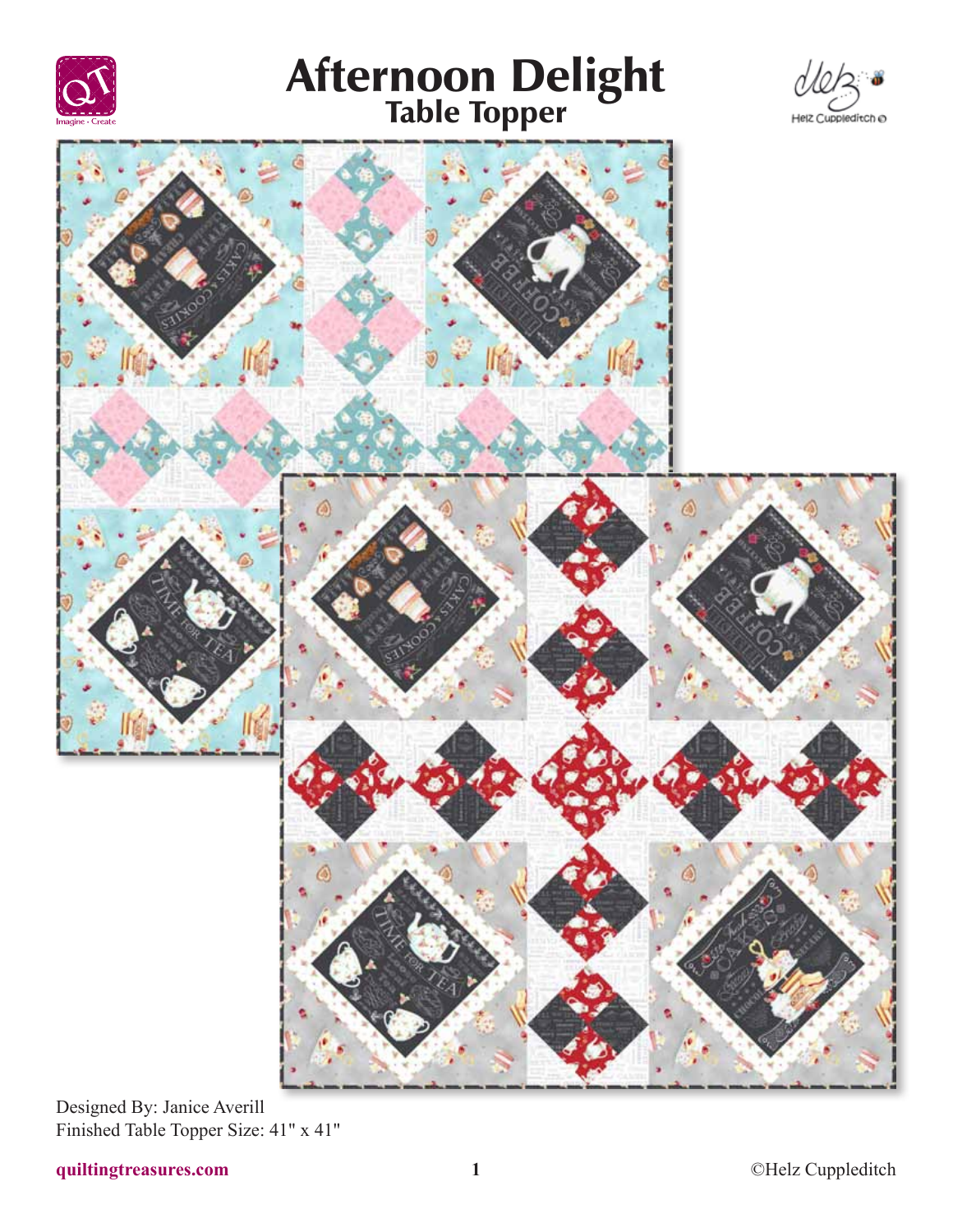



| <b><i>LES &amp; COOK</i></b><br>23351 J | ACER<br>Cast<br>VAK<br>23354 Z | 23355 Z | 23352 K              |  |
|-----------------------------------------|--------------------------------|---------|----------------------|--|
|                                         | 23353 R<br>23354 J             |         | 23355 J<br>(Binding) |  |
| <b>SACOOKI</b><br>23351 J               | X.<br>VAK<br>23354 Z           | 23355 Z | 23352 Q              |  |
|                                         |                                |         |                      |  |

23356 P 23353 Q 23355 J



### **Cutting Directions: WOF =** *Width of Fabric*

### **23351 J: Blocks**

• Cut 4 Picture blocks 9½" x 9½" square, centering the design.

### **23355 Z: White Roses**

• Cut (5) 2" x WOF strips; sub-cut (8) 2" x  $9\frac{1}{2}$ " F and (8) 2" x 12½" G strips.

## **23354 Z: White Text**

• Cut 1 strip  $9\frac{3}{8}$ " x WOF; sub- cut (2) 9 3/8" x  $9\frac{3}{8}$ " squares, Cut each diagonally twice for 8 C triangles. From remainder of strip, sub-cut (2) 5" x 5" squares. Cut on one diagonal for 4 B triangles.

| <b>FABRIC REQUIREMENTS</b> |                             |  |  |
|----------------------------|-----------------------------|--|--|
|                            |                             |  |  |
| Design: Red/Black          | Yards                       |  |  |
| 23351 J                    | 1 Strip of<br><b>Blocks</b> |  |  |
| 23354 Z                    | $\frac{5}{8}$               |  |  |
| 23355 Z                    | $\frac{3}{8}$               |  |  |
| 23352 K                    | $\frac{5}{8}$               |  |  |
| 23354 J                    | $\frac{1}{3}$               |  |  |
| 23353 R                    | $\frac{1}{2}$               |  |  |
| 23355 J (Binding)          | $\frac{1}{2}$               |  |  |
| Backing of Choice          | $\mathfrak{D}$              |  |  |

| <b>FABRIC REQUIREMENTS</b> |                             |  |  |
|----------------------------|-----------------------------|--|--|
|                            |                             |  |  |
| Design: Blue/Pink          | Yards                       |  |  |
| 23351 J                    | 1 Strip of<br><b>Blocks</b> |  |  |
| 23354 Z                    | $\frac{5}{8}$               |  |  |
| 23355 Z                    | $\frac{3}{8}$               |  |  |
| 23352 Q                    | $\frac{5}{8}$               |  |  |
| 23356 P                    | $\frac{1}{3}$               |  |  |
| 23353 R                    | $\frac{1}{2}$               |  |  |
| 23355 J (Binding)          | $\frac{1}{2}$               |  |  |
| Backing of Choice          | $\mathfrak{D}$              |  |  |

• Cut 1 strip 5" x WOF; sub cut (8) 5" x 5" squares, cut on one diagonal for 16 B triangles. You will have a total of 20 B triangles.

### **23352 K: Grey Cake / 23352 Q: Blue Cake**

• Cut 2 strips  $9\frac{1}{4}$ " x WOF; sub- cut (8)  $9\frac{1}{4}$ " x  $9\frac{1}{4}$ " squares, cut on one diagonal for 16 E triangles.

## **23354 J: Black Text / 23356 P: Pink Tonal**

• Cut 2 strips 3⅜" x WOF

## **23353 R: Red Tea Cups / 23353 Q: Turquoise Tea Cups**

- Cut 1 strip  $6\frac{1}{4}$ " x WOF; sub-cut (1)  $6\frac{1}{4}$ " x  $6\frac{1}{4}$ " A square.
- Cut 2 strips 3⅜" x WOF

### **23355 J: Black Roses**

• Cut (5)  $2\frac{1}{2}$ " x WOF strips for binding.

### **quiltingtreasures.com 2**

(Binding)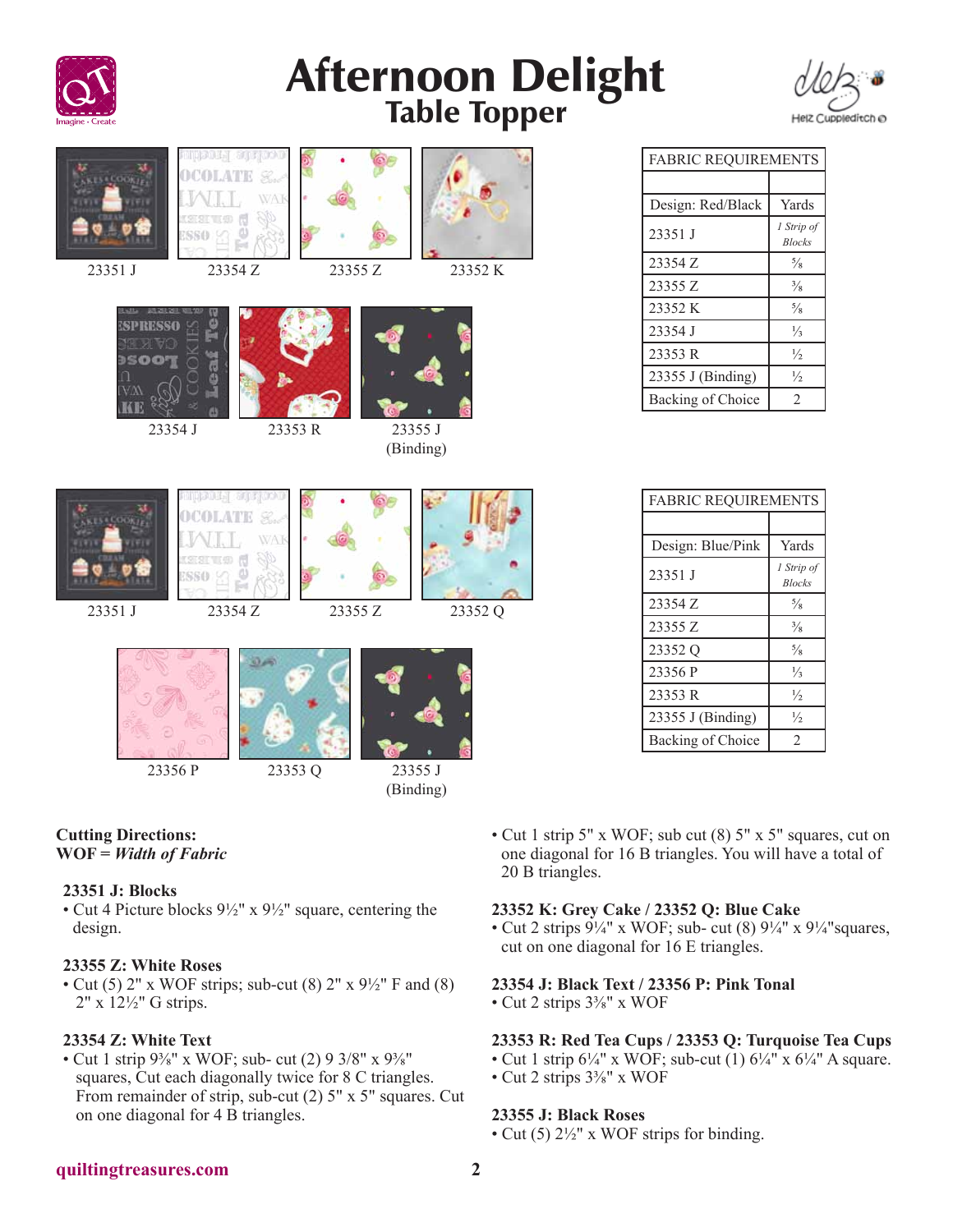



### **Piecing Instructions:**

*Use a ¼" seam allowance unless stated otherwise.*

- **1.** Sew the White Roses F strips to the top and bottom of each picture block. Press the seams toward the strip. Sew the White Roses G strips to the sides of each square. Press the seams towards the strip. Center and trim the unit to measure  $11\frac{3}{4}$ " x  $11\frac{3}{4}$ ".
- **2.** Sew two Cake E triangles to opposite sides of each square as shown. Press the seams towards the triangles. Repeat for the remaining two sides. Center and trim the unit to measure  $16\frac{1}{2}$ " x  $16\frac{1}{2}$ ". Make four.



**3.** Sew two White Text B triangles to opposite sides of the Tea Cup A square. Press the seams toward the triangles. Repeat for the remaining two sides. Center Block unit should measure  $8\frac{1}{2}$ " x  $8\frac{1}{2}$ ".

**6.** Sew a B triangle to one side of the four patch unit and a C triangle to the other side. Refer to the diagram for correct placement. Repeat to make 8 units.



**7.** Rotating one of these units, sew two of them together as shown below. Add a B triangle to the remaining sides of the four-patch units. This unit should measure  $8\frac{1}{2}$ " x  $16\frac{1}{2}$ ", trim if needed. Repeat to make (4)  $8\frac{1}{2}$ " x  $16\frac{1}{2}$ "units.



- **8.** Sew two of the 8½" x 16½" rectangle units to opposite sides of the 8½" Center Block as shown to complete the center assembly.
- **4.** Sew the Black Text and Red Tea Cups 3⅜" x WOF strips together. Press seam toward the black. Sub-cut  $(16)$  3<sup>3</sup>/<sub>8</sub><sup>"</sup> wide.



**5.** Sew two units together as shown below to make a four-patch. Make 8 four-patch units.





**quiltingtreasures.com 3**